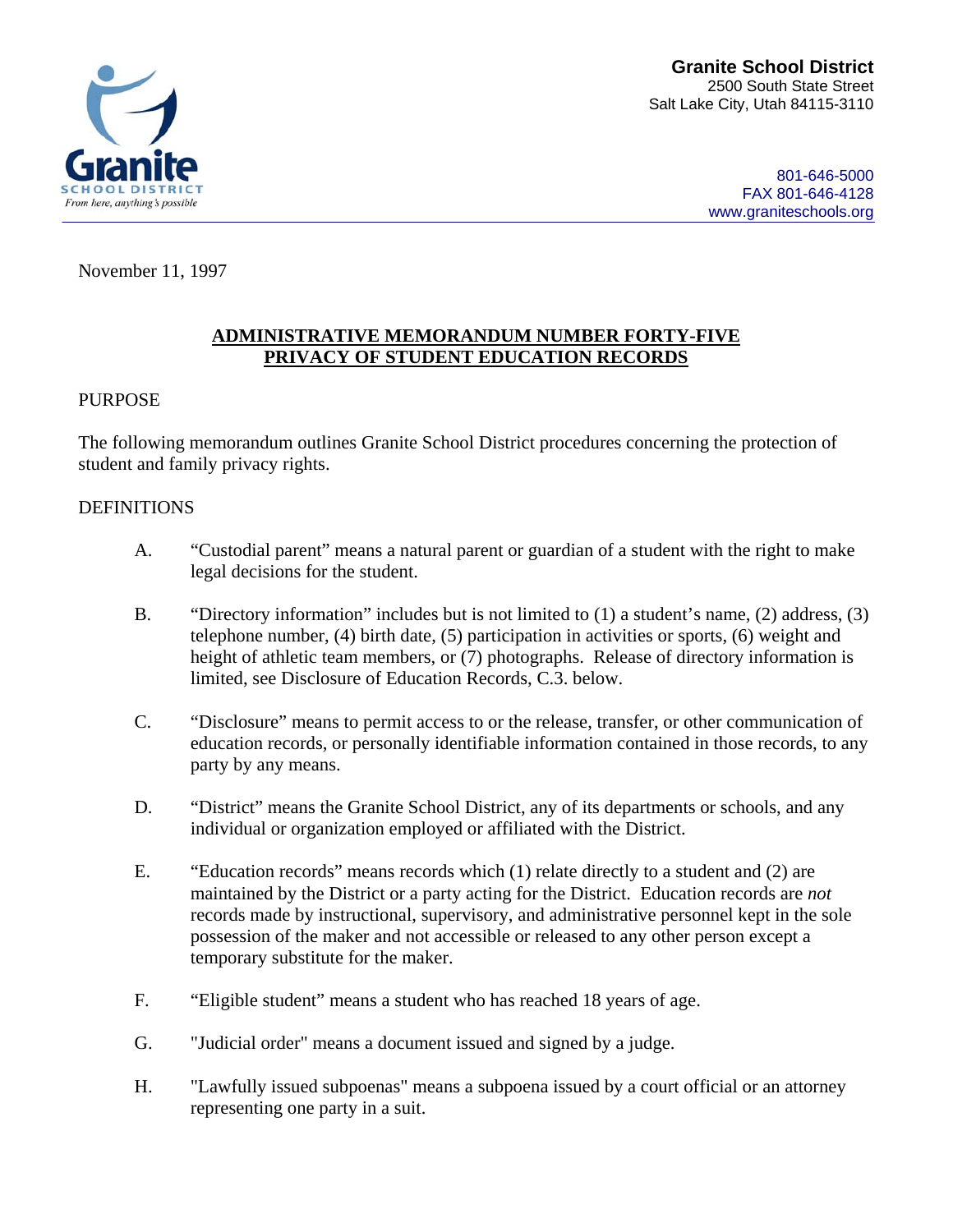- I. "Legitimate educational interest" exists when a school official needs to review an education record in order to fulfill a professional responsibility.
- J. "Non-custodial parent" means a natural parent who does not have the right to make legal decisions for a student.
- K. "Personally identifiable information" includes but is not limited to (1) a student's directory information, (2) directory information of a student's family member, (3) a personal identifier such as a social security number, or (4) characteristics or information that would make a student's identity easily traceable.
- L. "Record" means any information recorded in any way. This includes files, tape recordings, video tapes, and other notes whether or not these are included with or a part of a student's cumulative folder.
- M. "School official" means (1) a person employed by the District such as an administrator, supervisor, instructor, or support staff member; (2) a School Board member; (3) a person or company with whom the District has contracted to perform a special task; or (4) a person serving on an official committee, such as a disciplinary committee, or assisting another school official in performing a responsibility.
- N. "Student" means an individual who is or has been enrolled in a District school.

## ACCESS TO EDUCATION RECORDS

A. Requests to Inspect Records

Schools shall provide custodial parents, non-custodial parents, and eligible students access to student education records. Upon a custodial parent's, non-custodial parent's, or eligible student's written request to inspect the student's records, arrangements shall be made for an administrator to meet with the requesting person within a reasonable period, not to exceed 45 days. If a requesting person lives at such a distance that a meeting would be impractical, the school may make copies of requested records and mail them to the requesting person. Written arrangements may be made with the person requesting copies of records to copy large requests at a cost of \$.05 per page.

B. Non-Custodial Parent Rights

*Note: The following discussion refers to access to records and not access to students themselves. Non-custodial parents do not have rights to access students. However, it is the custodial parent's obligation to notify the school of the other parent's non-custodial status.* 

Absent a court order or other legal document prohibiting a natural parent from access to a student's records, non-custodial parents shall have the same right to inspect a student's records as a custodial parent:

- 1. The District does not need custodial parent permission prior to allowing a noncustodial parent to inspect records,
- 2. A custodial parent may not prevent a non-custodial parent from inspecting student records without legal documentation such as a court order, and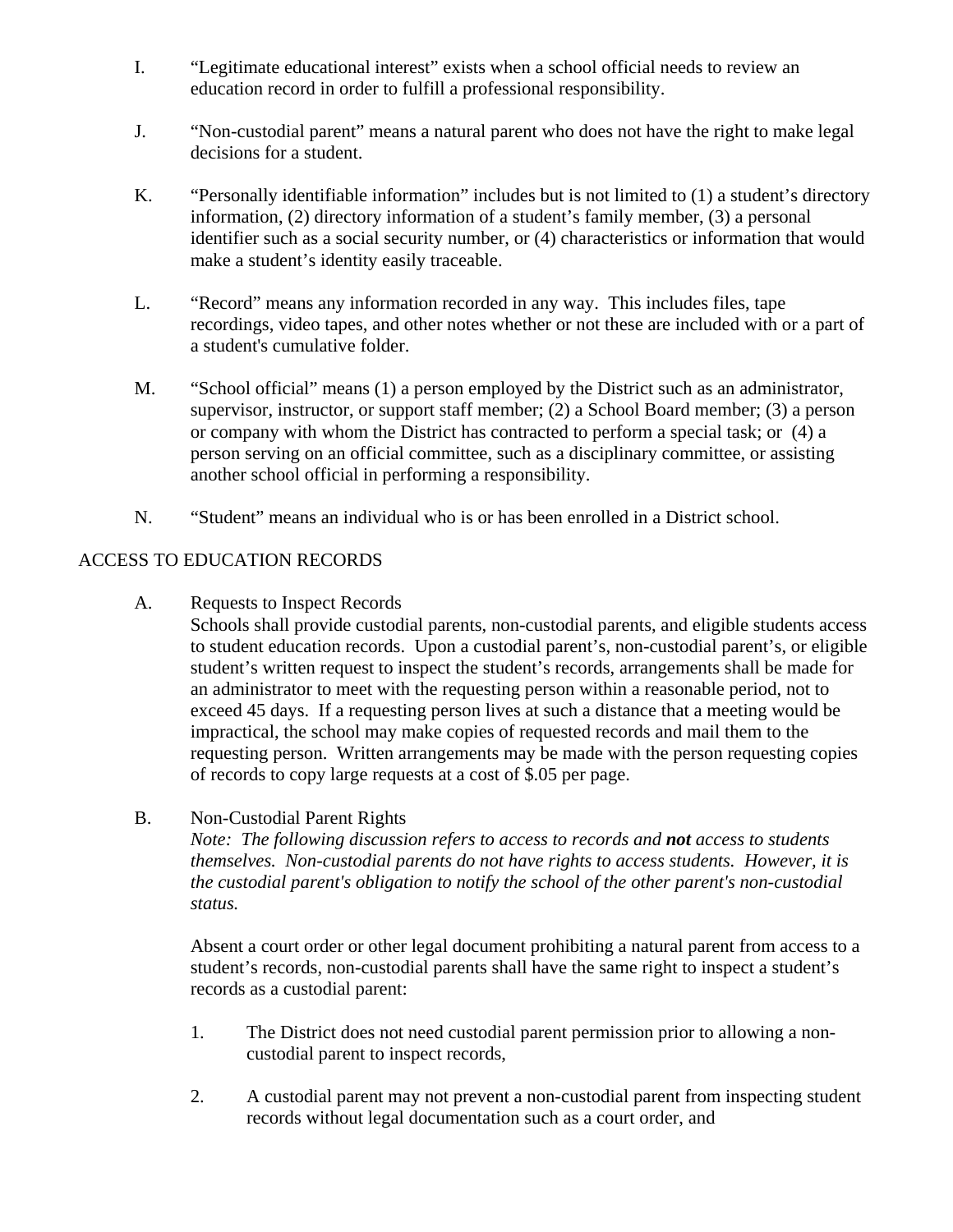- 3. The District does not honor private agreements between custodial and noncustodial parents.
- 4. The District or schools shall respond to specific requests for records from noncustodial parents. Standing requests do not need to be granted, nor do general information notices (e.g. lunch menus, PTA information, announcement of teacher conferences, school pictures, etc.) need to be provided.

## CORRECTION OF EDUCATION RECORDS

Custodial parents, non-custodial parents, or eligible students may seek to correct education records on the grounds that the information is inaccurate, misleading, or in violation of the student's privacy rights as follows:

- A. The custodial parent, non-custodial parent, or eligible student writes the school principal clearly identifying the challenged record and giving reasons for the amendment,
- B. Within a reasonable time not to exceed 45 days, the principal shall meet with the requesting person to discuss the requested amendment, and
- C. The request shall be either granted or denied. In either case the requesting party shall be notified in writing within 10 days of the meeting.
- D. If the request is to be denied, the requesting person shall be informed in writing of their right to place a statement with the record commenting on the contested information and to file a written appeal of the denial with the Division of School Services within 10 days of receiving notice.

### DISCLOSURE OF EDUCATION RECORDS

### A. General Rule

The District may not disclose a student's personally identifiable information without a custodial parent's or eligible student's written consent which includes:

- 1. a specification of the records that may be disclosed,
- 2. a statement of the purpose for the disclosure, and
- 3. the parties or class of parties to whom the disclosure may be made.

### B. Department of Information Systems

Schools often request that the Department of Information Systems generate lists of students based on certain parameters. The Department of Information Systems does not screen school requests for lists to ensure compliance with this memorandum. Schools are responsible to manage information received from the Department of Information Services in a manner consistent with this memorandum.

C. Exceptions to the General Rule The District may disclose personally identifiable information without consent from a custodial parent or an eligible student in the following circumstances: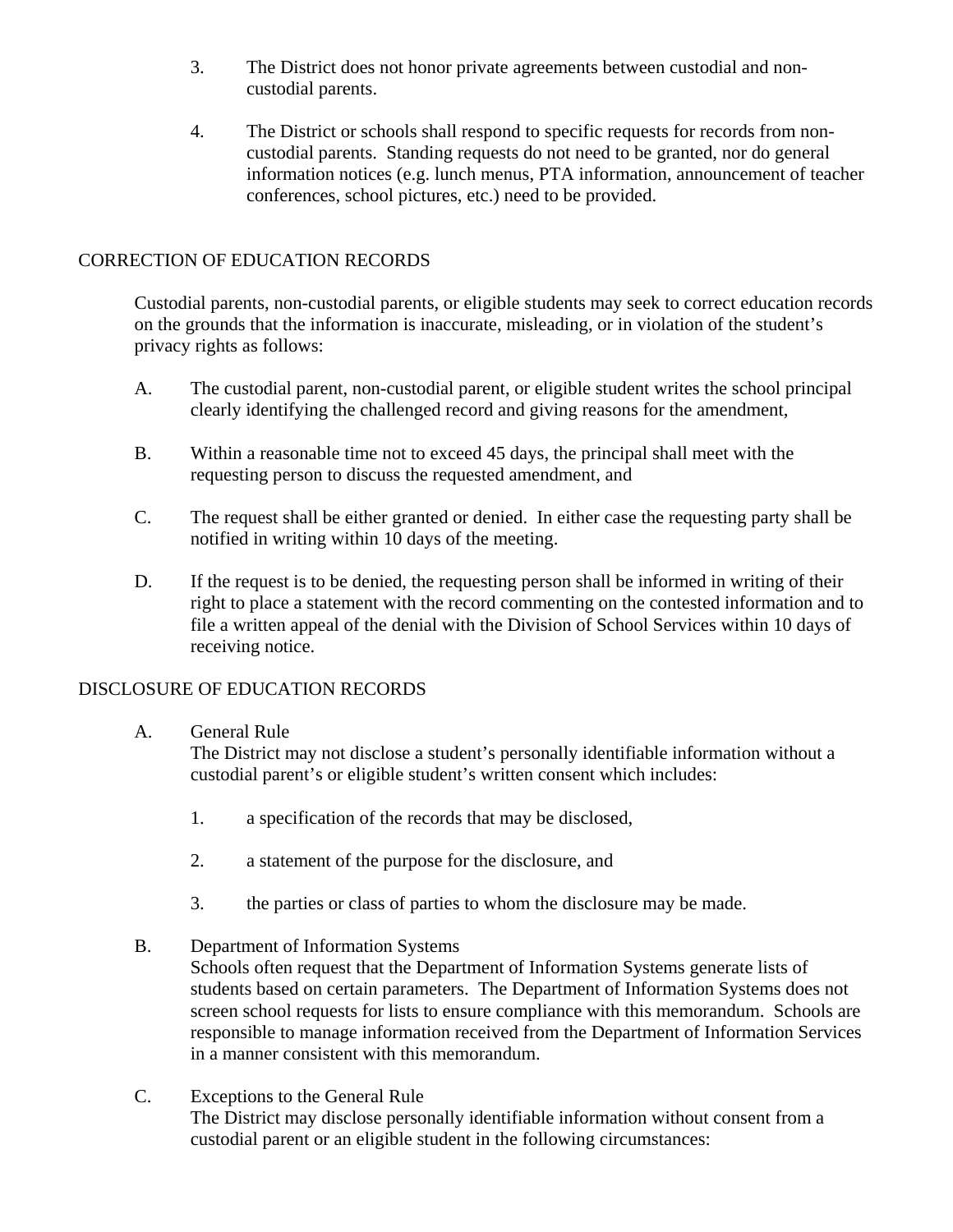1. Internal Disclosure

The District may disclose information to school officials within the District who have a legitimate educational interest. Granite Police Officers are school officials for the purposes of this exception.

- 2. Disclosure to Districts where a Student Intends or Seeks to Enroll If a student seeks or intends to enroll in another school district, the District will forward education records to the receiving district upon the receiving district's request.
- 3. Directory Information Directory information may be disclosed without prior consent *if* the custodial parent or eligible student has:
	- a. been notified of the information considered "directory information,"
	- b. notice of the right to refuse to have any or all of the information disclosed, and
	- c. notice of the period of time within which the right to refuse must be exercised or considered waived.
- 4. Judicial Orders and Lawfully Issued Subpoenas
	- a. The District shall disclose records without consent in compliance with judicial orders or lawfully issued subpoenas. *However*, the District shall make reasonable effort to notify the custodial parent or eligible student prior to disclosure so that the custodial parent or eligible student may seek protective action.
	- b. If a court orders that the existence or contents of a judicial order or subpoena requesting records not be disclosed, the District shall comply with the request without attempt to notify the custodial parent or eligible student.
	- c. A student's *special education* records are subject to heightened protection (34 C.F.R. 300.571). These may only be released with:
		- 1. written parental consent, or
		- 2. a judicial order.

### 5. Health or Safety Emergency

The District may disclose information to appropriate parties, such as police or medical personnel, in connection with an emergency if knowledge of the information is necessary to protect the health or safety of the student or other individuals.

- 6. District Studies The District may disclose information to organizations contracted by the District to:
	- a. develop, validate, or administer predictive tests; or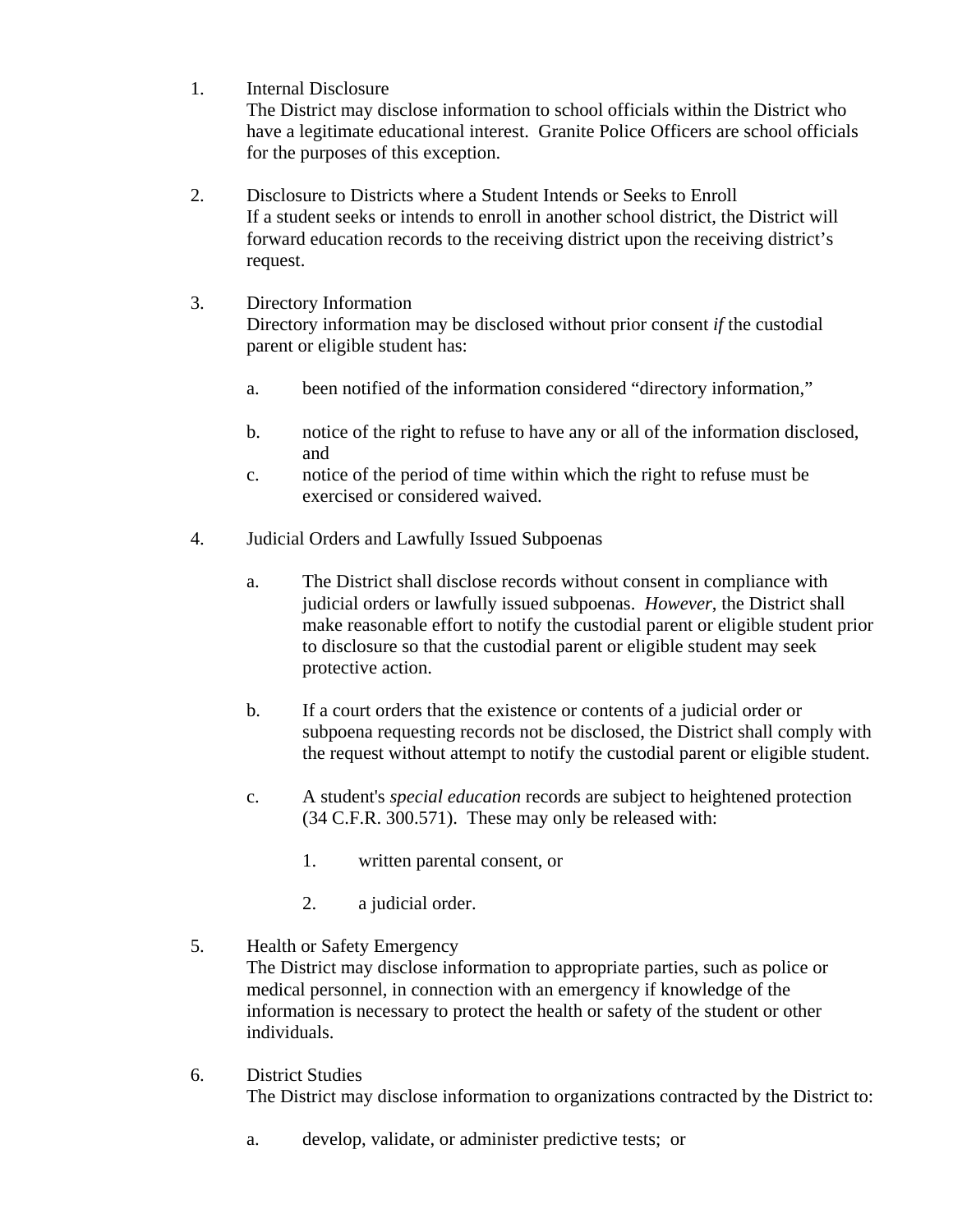b. improve instruction.

Information disclosed for use in a study shall be allowed only if:

- a. personal identification of parents and students is permitted only to representatives of the organization, and
- b. the information is destroyed when no longer needed for the purposes of the study.
- 7. Accrediting Organizations The District may disclose information to accrediting organizations to carry out their accrediting functions.
- 8. Federal or State Audits Specific Federal or State authorities may have access to education records in connection with an audit or evaluation of compliance with a Federal or State regulated program.
- C. Police Officers and Public Agencies Police Officers (from departments other than the Granite Police Department) and officials from other public agencies (e.g. DCFS, Juvenile Court) are *not* school officials with automatic access to personally identifiable student information. Public agency representatives must present either waivers from parents, legal guardians, or eligible students or court orders granting access to personally identifiable student information.

*Note: This does not preclude public agency representatives from access to students for investigations or interviews. This provision does not eliminate the emergency exception or the responsibility to notify police or DCFS of suspected abuse.* 

### D. Record Keeping

The District shall maintain a record of requests for access to and disclosure of information from education records from people other than school officials with a legitimate educational interest. The request record shall contain:

- 1. the person, agency, or organization requesting access or disclosure of the information;
- 2. the legitimate interests the person, agency, or organization had in requesting or obtaining the information; and
- 3. the date and time of such a request.

### NOTICE OF RIGHTS

Annually the District shall notify custodial parents and eligible students currently in attendance of rights and procedures protected under this memorandum. The notice shall include statements of custodial parent or eligible student rights and procedures involved to:

A. Inspect and review the student's records;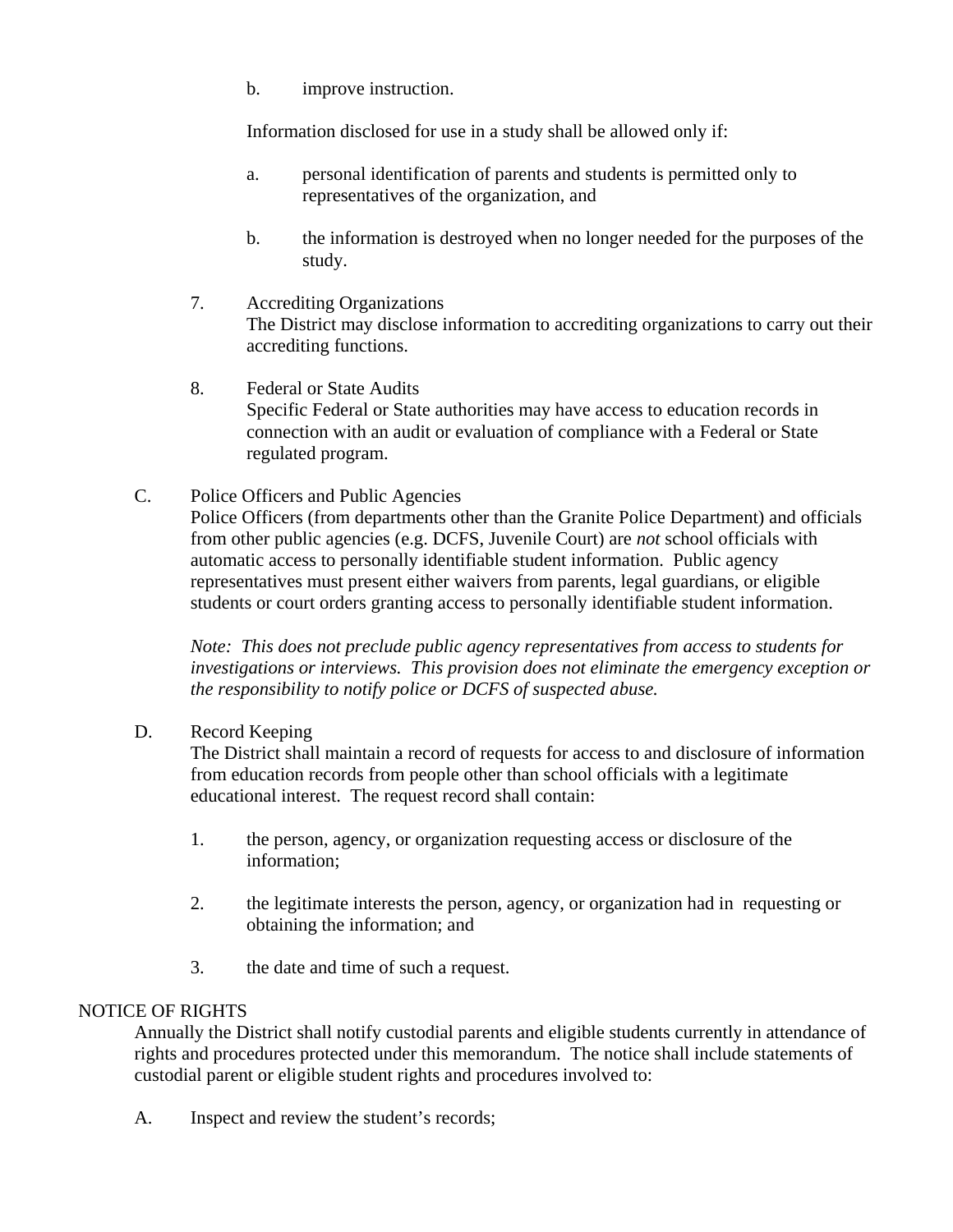- B. Seek amendment of the student's records believed to be inaccurate, misleading, or otherwise in violation of a student's privacy rights;
- C. Consent to disclosures of personally identifiable information, subject to the exceptions of Disclosure of Education Records, C above; and
- D. File a complaint with:

 Compliance Officer Granite School District 2500 South State Street Salt Lake City, Utah 84115

E. File a complaint with:

Family Policy Compliance Office U.S. Department of Education 600 Independence Avenue, SW Washington, DC 20202-4605

/s/

Stephen F. Ronnenkamp Superintendent